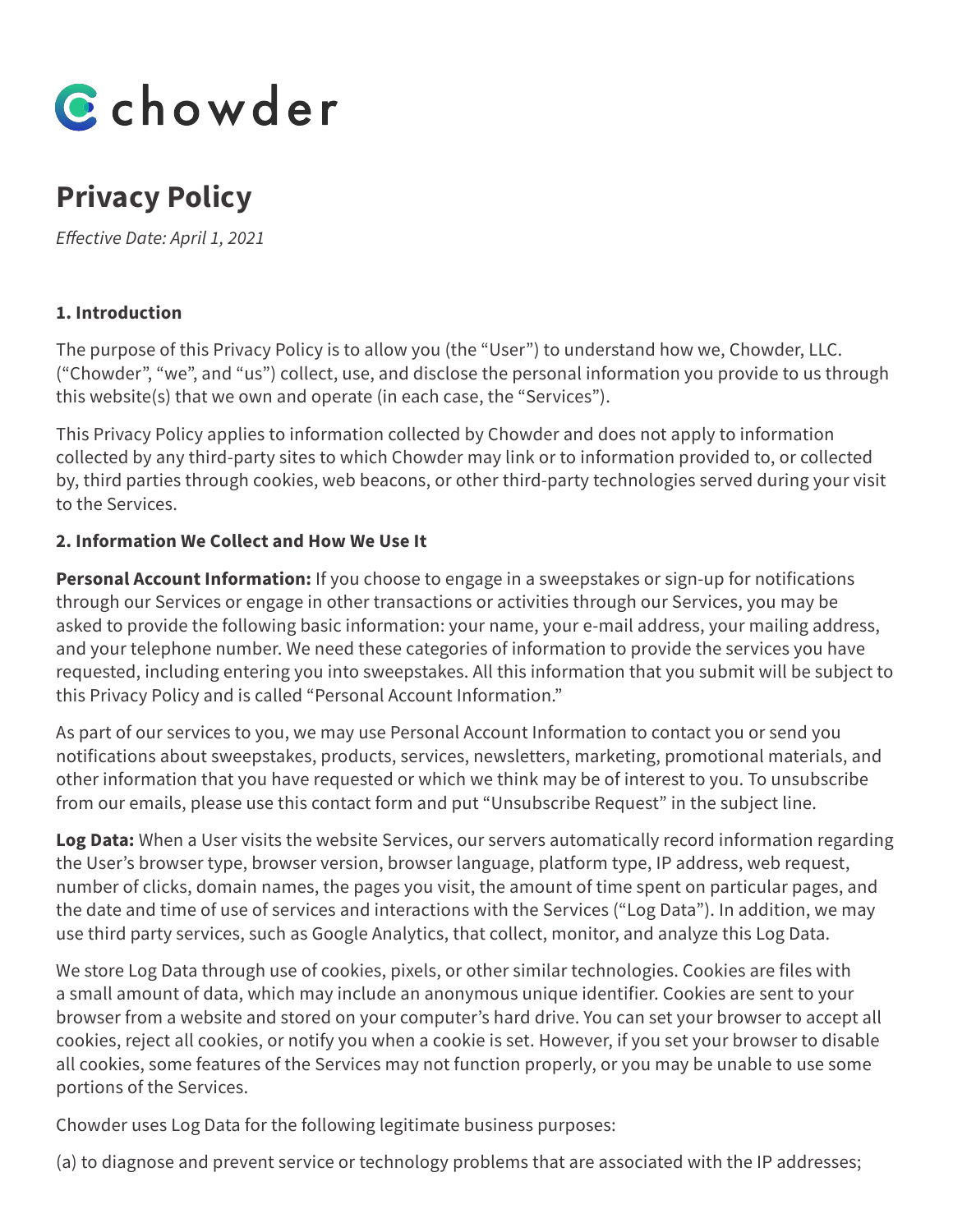(b) to help us provide you with customized content and promotions that match your stated preferences;

- (c) to prepare geographical or other statistical data to help us better serve our Users;
- (d) to create new features, promotions, and services in connection with the Services;
- (e) to monitor the use of the Services;
- (f) to confirm that Users have visited previously; and
- (g) to perform other functions on the Services.

## **3. Disclosure of your Information**

Chowder may provide your Personal Account Information and Log Data to third-party service providers that we engage to assist us with the operation of the Services and the provision of products and services. Such access is provided with the understanding that these parties will use the information for these limited purposes and in accordance with our Privacy Policy.

Unless otherwise disclosed at the time of collection of information, Chowder does not share Personal Account Information and Log Data with third parties for their own direct marketing purposes. We may, however, use your information to send you advertisements or display our targeted advertisements when you visit other web properties. Chowder will only provide your information to those web publishers or their advertising intermediaries for them to display the relevant Chowder ad to you and pursuant to a service provider contract limiting their use and disclosure of your information.

Chowder may also provide your information to service-providers who provide marketing insights, such as lookalike models or other statistical research. Chowder may also provide general demographic, aggregated, or identified information about Users and customers and their preferences to advertisers and other existing or prospective business partners.

In addition, Chowder reserves the right to share Personal Account Information and Log Data with authorized third parties if:

(a) we believe we are required to do so in accordance with a law or to respond to a subpoena, court order, or other lawful request by a public authority, including to meet national security or law enforcement requirements;

(b) we believe that such disclosure is necessary or appropriate to enforce our Terms of Use;

(c) we believe that such disclosure is necessary or appropriate to take precautions against liability;

(d) we believe that such disclosure is necessary or appropriate to investigate and defend ourselves against any third-party claims or allegations;

(e) we believe that such disclosure is necessary or appropriate to assist government agencies;

(f) we believe that such disclosure is necessary or appropriate to protect the security or integrity of the Services;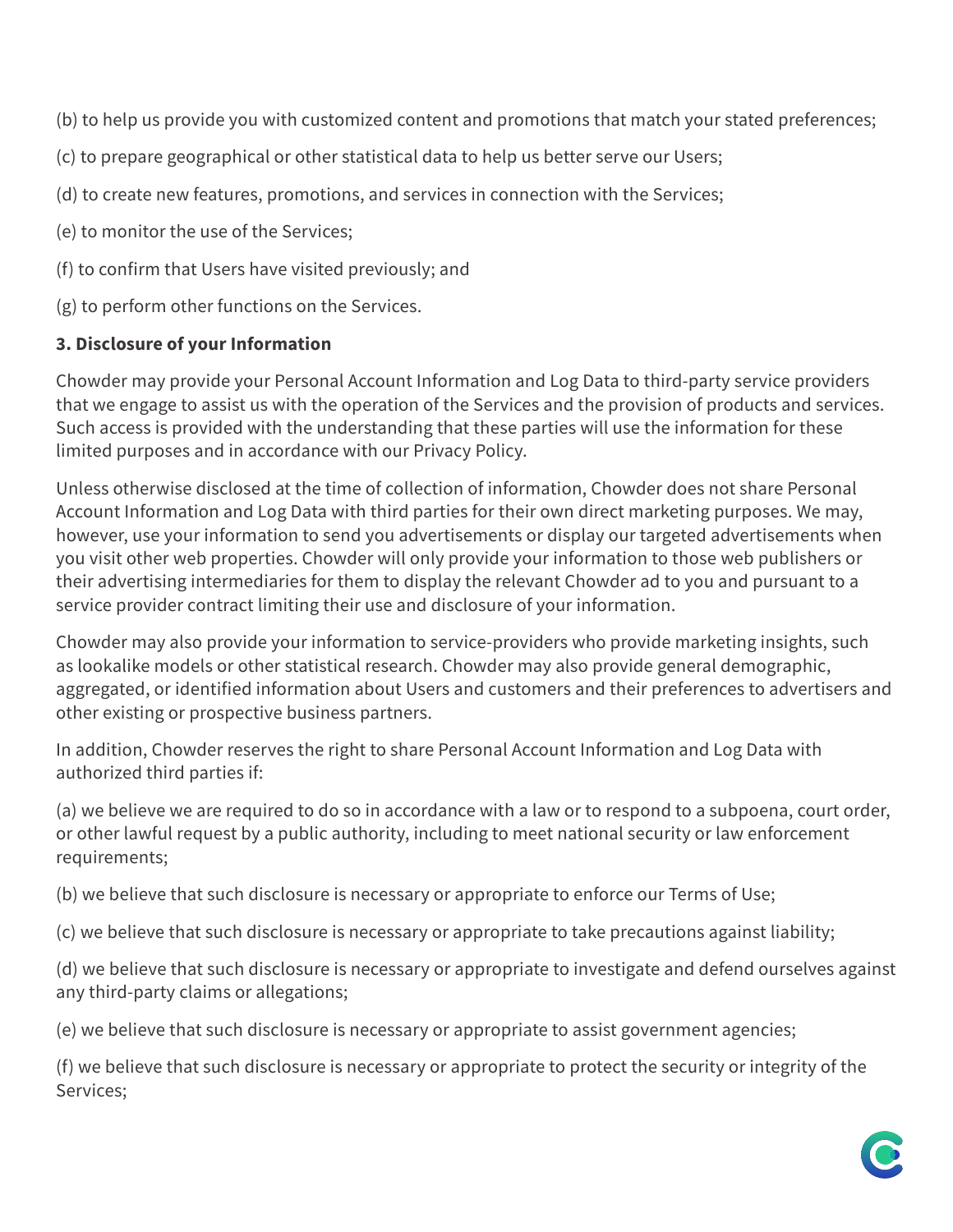(g) we believe that such disclosure is necessary or appropriate to protect the rights, safety or property of Chowder, our Users, or others;

(h) Chowder becomes involved in a merger, acquisition, or other transaction resulting in a change of control of Chowder or a sale of substantially all the assets of the business or of a particular product line or division of the business, in which case Personal Account Information may be transferred in connection with the transaction and may become subject to the privacy policy of another entity.

# **4. Third-Party Advertising**

We have partners who serve advertisements on our Services. Advertisers may download cookies onto your computer, or use other technology like web beacons, to enable them to recognize your computer each time they send you an advertisement even when you are visiting another site. As a result, the advertiser would have the ability to deliver targeted advertisements that they believe would be of most interest to you. Chowder does not have access to or control of the cookies that may be placed on your computer by third-party advertisers.

In some instances, you can opt-out of receiving personalized ads from third party advertisers and ad networks. Advertisers and ad networks that are members of the Network Advertising Initiative (NAI) or who follow the Digital Advertising Alliance's Self-Regulatory Principles for Online Behavioral Advertising provide opt-out choices at the following websites: NAI Website DAA Website

## **5. Security**

We take reasonable and appropriate measures to help keep information secure and to help prevent it from becoming disclosed. Even though we follow reasonable procedures to try to protect the information in our possession, no security system is perfect so we cannot guarantee, and you should not expect, that your information will be secure in all circumstances.

# **6. Choice**

We do not collect, use, or disclose your Personal Account Information in any ways or for any purposes that are materially different from those set forth herein. However, if we wish to do so in the future, we will obtain your consent first, and offer you the choice to opt-out of such collection, use, or disclosure.

# **7. Data Quality, Access, and Rectification**

We will make reasonable efforts to ensure your Personal Account Information is accurate and complete and we will update or correct your information as needed when notified by you. If you would like to request access to your personal information, request to verify your personal information, identify any inaccuracy in your personal information, or change your personal information in any way, please contact us.

## **8. Retention**

We will keep your Personal Account Information in active files or systems as long as needed to meet the purposes for which it was collected or to fulfill the other purposes outlined herein.